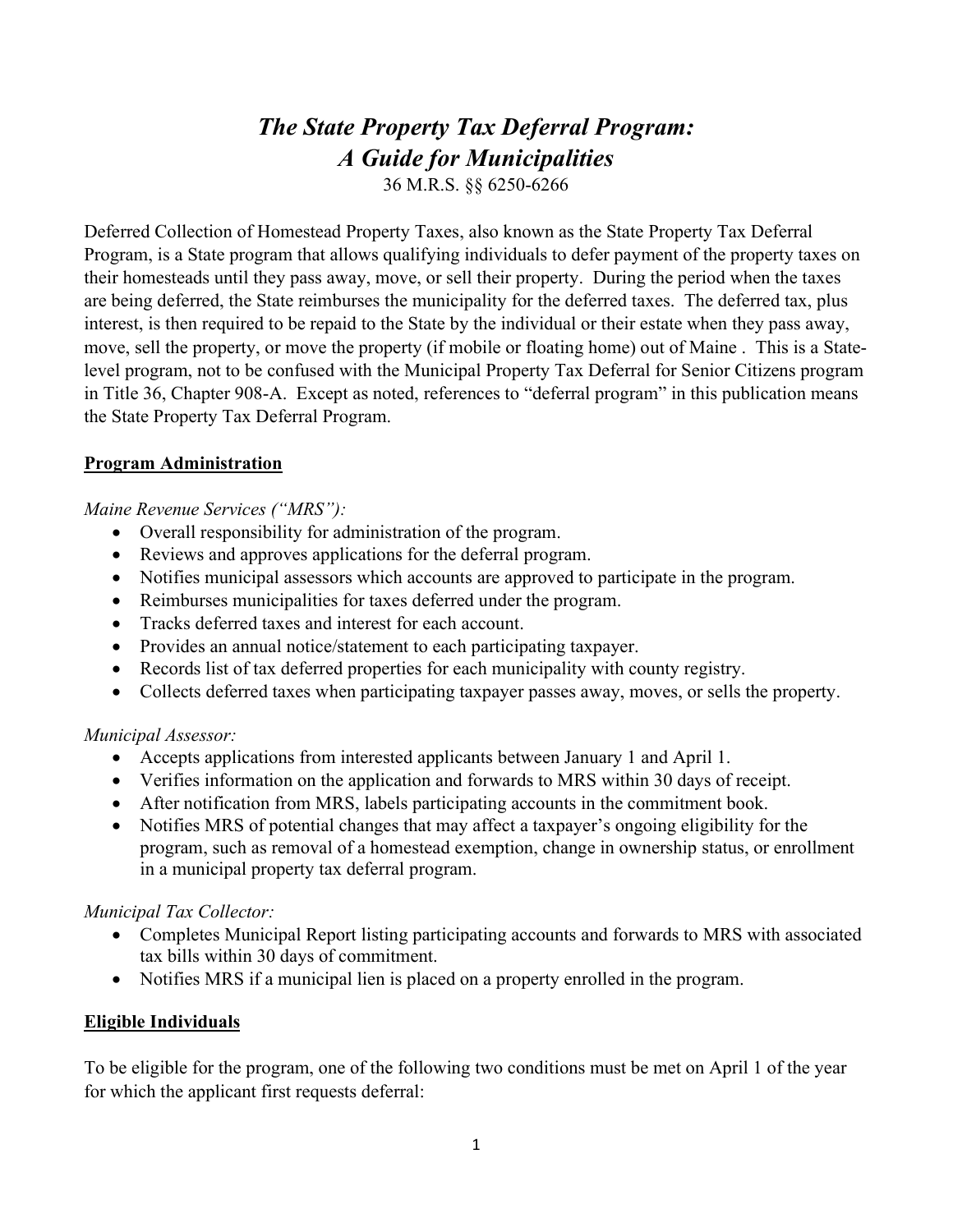- 1. The applicant is at least 65 years old or
- 2. The applicant is unable to work due to disability.

To qualify under the disability section, the applicant must have been determined by a state or federal government agency to have a permanent and total impairment or condition that prevents them from being employed.

In addition, the applicant must have income of less than \$40,000 for the calendar year immediately preceding the calendar year in which the claim is filed and must have liquid assets of less than \$50,000 (or \$75,000 if filing a joint application). Liquid assets are anything of value that can be converted to cash in three months or less, including:

- Bank accounts and CDs:
- Money market and mutual funds;
- Life insurance policies;
- Stocks and bonds; and
- Lump-sum payments and inheritances.

#### Eligible Property

An applicant who meets the eligibility requirements above may request deferral of property taxes on their homestead. The applicant must own and occupy the homestead, and the property must be receiving a homestead exemption. For purposes of the deferral program, the homestead includes the principal dwelling and up to 10 contiguous acres on which the homestead is located.

If the applicant's homestead is located in a multi-unit building, the eligible property is the portion of the building used as the principal dwelling plus the percentage of the value of the common areas and the land on which the building is located.

Other requirements:

- There must be no existing municipal lien on the property;
- The property cannot be receiving a deferral of taxes under a municipal property tax deferral program;
- There must be nothing prohibiting the deferral in any federal law, rule, or regulation; and
- The applicant must own the property in fee simple, i.e., there must be no limitations on the applicant's ability to sell or encumber the property.

### Application Process

An eligible taxpayer who wishes to defer their taxes must file a completed application with the assessor in the municipality in which their homestead is located between January 1 and April 1. The application is available on the MRS website at www.maine.gov/revenue/tax-return-forms/property-tax. The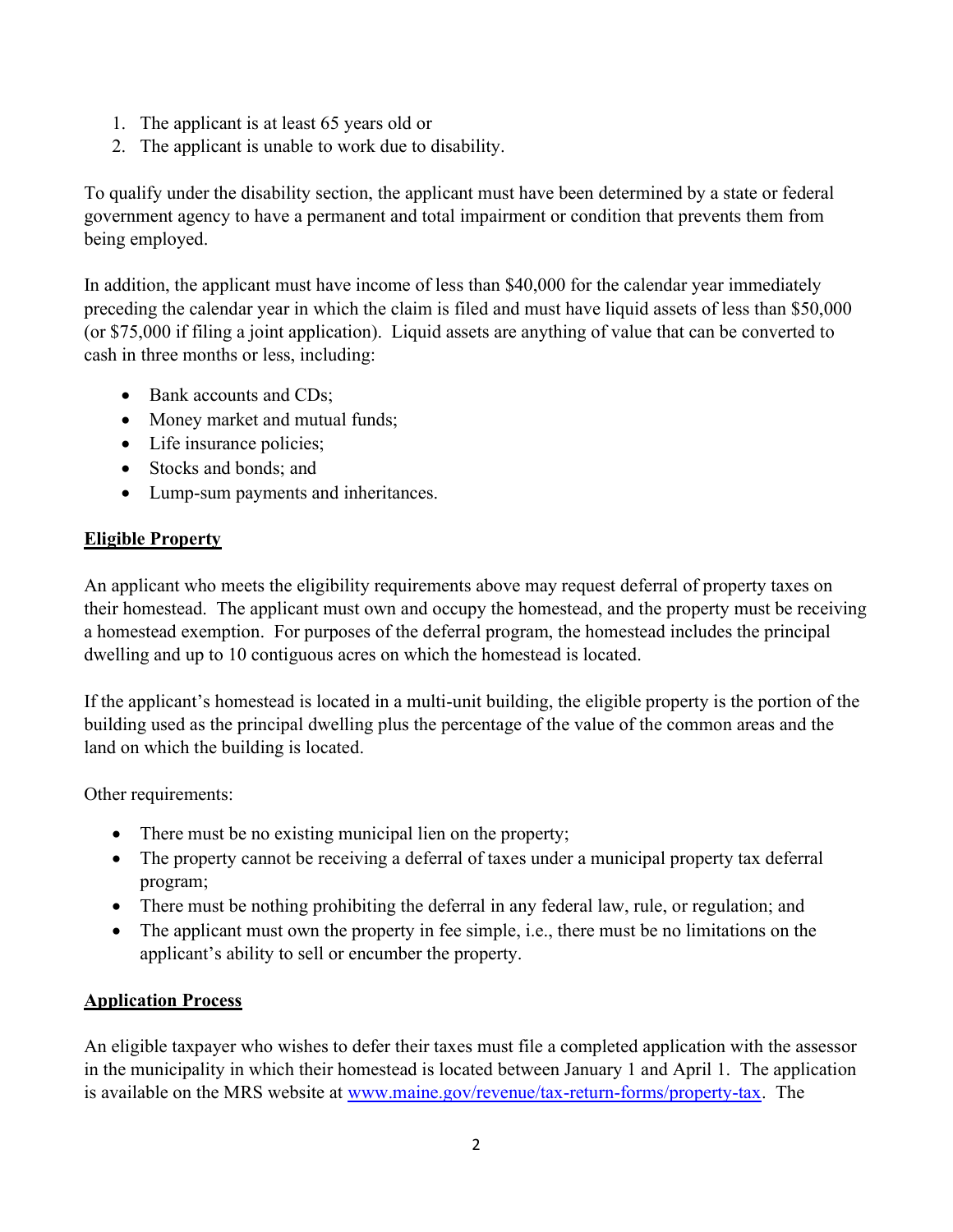municipal assessor, after verifying certain information regarding the property, will forward the application to MRS within 30 days of receipt. Pursuant to 36 M.R.S. § 191, an application and information contained within an application are confidential and not public records as defined in Title 1, section 402, subsection 3. Municipal assessors should not retain copies of the applications once they have been forwarded to MRS.

MRS will review and approve or deny the application, and may request additional information from the taxpayer or the municipality to confirm the applicant's eligibility for the program. If MRS determines that a taxpayer is not eligible to participate in the program, MRS will send the taxpayer a notice of the denial. They may file an appeal of the denial with the State Board of Property Tax Review within 30 days of receipt of the notice.

MRS will notify each municipal assessor which accounts have been approved for deferral in their municipality for the tax year on or before May 1. The municipal assessor must note in the commitment book each year which accounts are participating in the deferral program.

Within 30 days of commitment of taxes, the municipal tax collector must complete the Municipal Property Tax Report, available on the MRS website at www.maine.gov/revenue/tax-returnforms/property-tax, listing the properties in the municipality that are participating in the deferral program along with copies of the associated property tax bills. MRS will review the report and reimburse the municipality for the tax deferred under the program within 60 days of receipt.

# Program Maintenance

When a taxpayer has been accepted into the program, MRS will create an account for each taxpayer. Taxes that have been deferred will accrue interest at the general rate MRS sets for delinquent taxes, minus one percentage point. For calendar year 2022, the applicable interest rate for taxes deferred under the program is 4%. MRS will provide each participating taxpayer a notice that includes the total amount of deferred taxes and accrued interest on or before December 15 each year. Full or partial payments of deferred tax and interest may be made at any time without affecting the tax-deferred status of the property. Approved taxpayers may continue to defer future taxes without further filings until: 1) there is a change in circumstance that disqualifies them from the program, or 2) a repayment event occurs.

Disqualifying Circumstances: A change in any of the following circumstances will render the property ineligible to continue in the deferral program, and future taxes may not be deferred:

- The taxpayer no longer owns the tax-deferred property in fee simple;
- There is a prohibition to the deferral of property taxes in a federal law, rule, or regulation applicable to the taxpayer or the tax-deferred property;
- The property is accepted into a municipal property tax deferral program; or
- There is a municipal lien placed on the tax-deferred property.

Taxes for the current and prior years may continue to be deferred until a repayment event occurs.